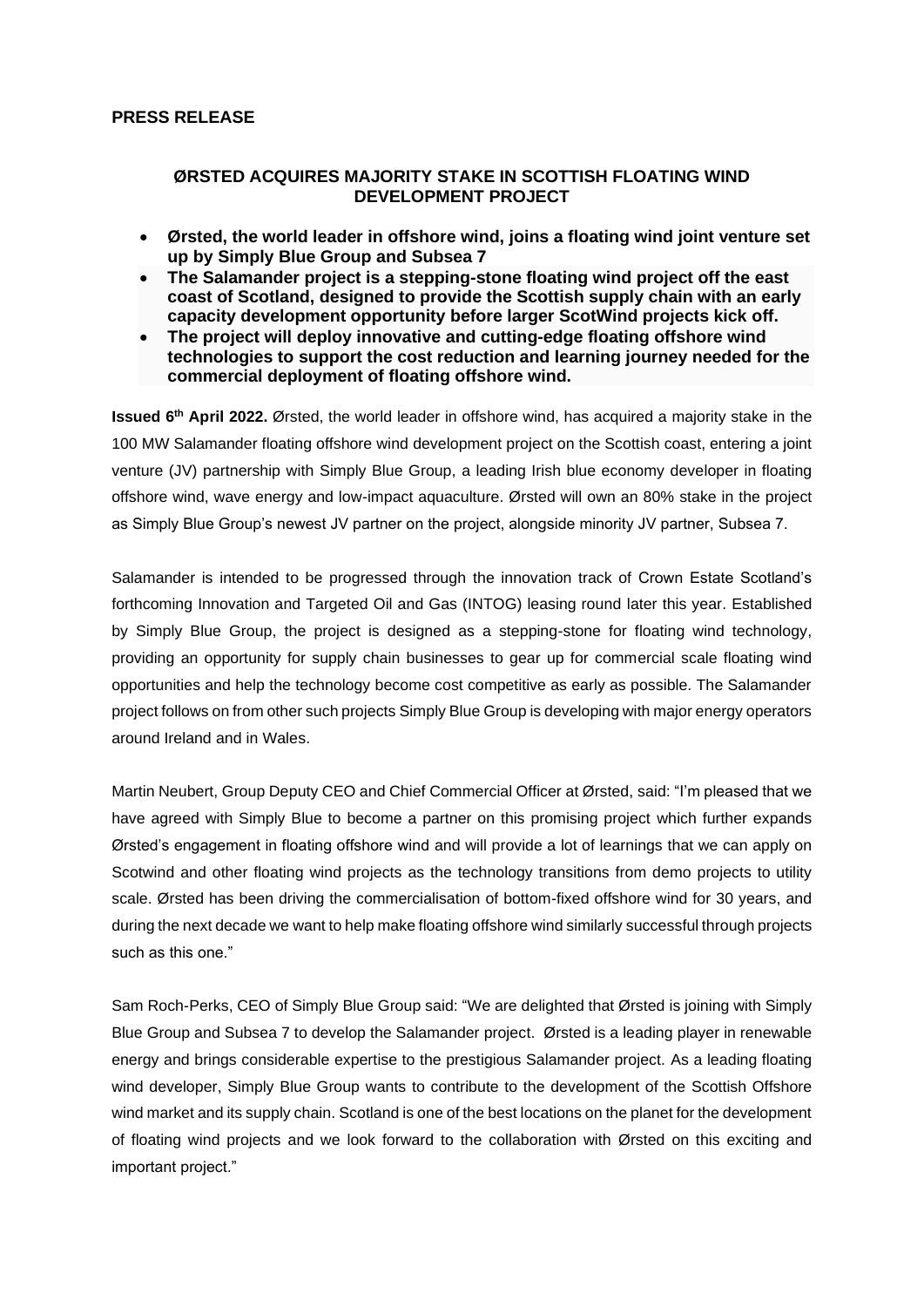Duncan Clark, Head of Region UK for Ørsted said:

"Today's announcement reaffirms Ørsted's commitment to floating offshore wind, a developing technology which has an exciting future in Scotland and we look forward to working with Simply Blue Group and Subsea 7 to realise the potential of this exciting project.

"Developing projects of the type and scale of Salamander will provide a smooth transition to delivering utility scale floating offshore wind projects. It will support the cost reduction and learning journey that will underpin the commercial deployment of floating offshore wind, whilst developing the infrastructure, supply chain, jobs and skills that will help Scotland cement its place as a world leader in floating offshore wind as the industry grows in the coming decades."

Subsea 7, a global leader in the delivery of offshore projects and services for the evolving energy industry has already joined the project as a joint venture partner. Subsea 7 brings its proven track record in delivering offshore energy projects, together with the company's expertise and detailed knowledge of the Scottish supply chain.

John Evans, CEO of Subsea 7 said: "The intention from the outset was to establish Salamander as a project that would be of interest to major players in offshore renewable energy. The project will be a key step towards fulfilling the ambitions for floating wind offshore Scotland, which has an important role to play in the Energy Transition and the journey to Net Zero. We are pleased to have Ørsted join as the majority partner and look forward to working together in pursuing this exciting opportunity."

Green Giraffe acted as advisor to Simply Blue Group and Subsea 7 on the Salamander joint venture with Ørsted.

## **Ends**

#### **Media Contacts:**

Sara Mackeown, Communications Officer Simply Blue Group +353861044011 or [sara.mackeown@simplybluegroup.com](mailto:sara.mackeown@simplybluegroup.com)

Ørsted Paul Haines, Head of UK Media Relations +44 7880 149088 or [pauha@orsted.com](mailto:pauha@orsted.com) 

Subsea 7, Julie Taylor, Head of Group Communications [julie.taylor@subsea7.com](mailto:julie.taylor@subsea7.com)

### **Notes to Editors:**

#### **About the Salamander project**

The Salamander project will utilise innovative and cutting-edge floating offshore wind technologies to produce green electricity. With an ambition to deliver up to 100 MW, the Salamander project will also